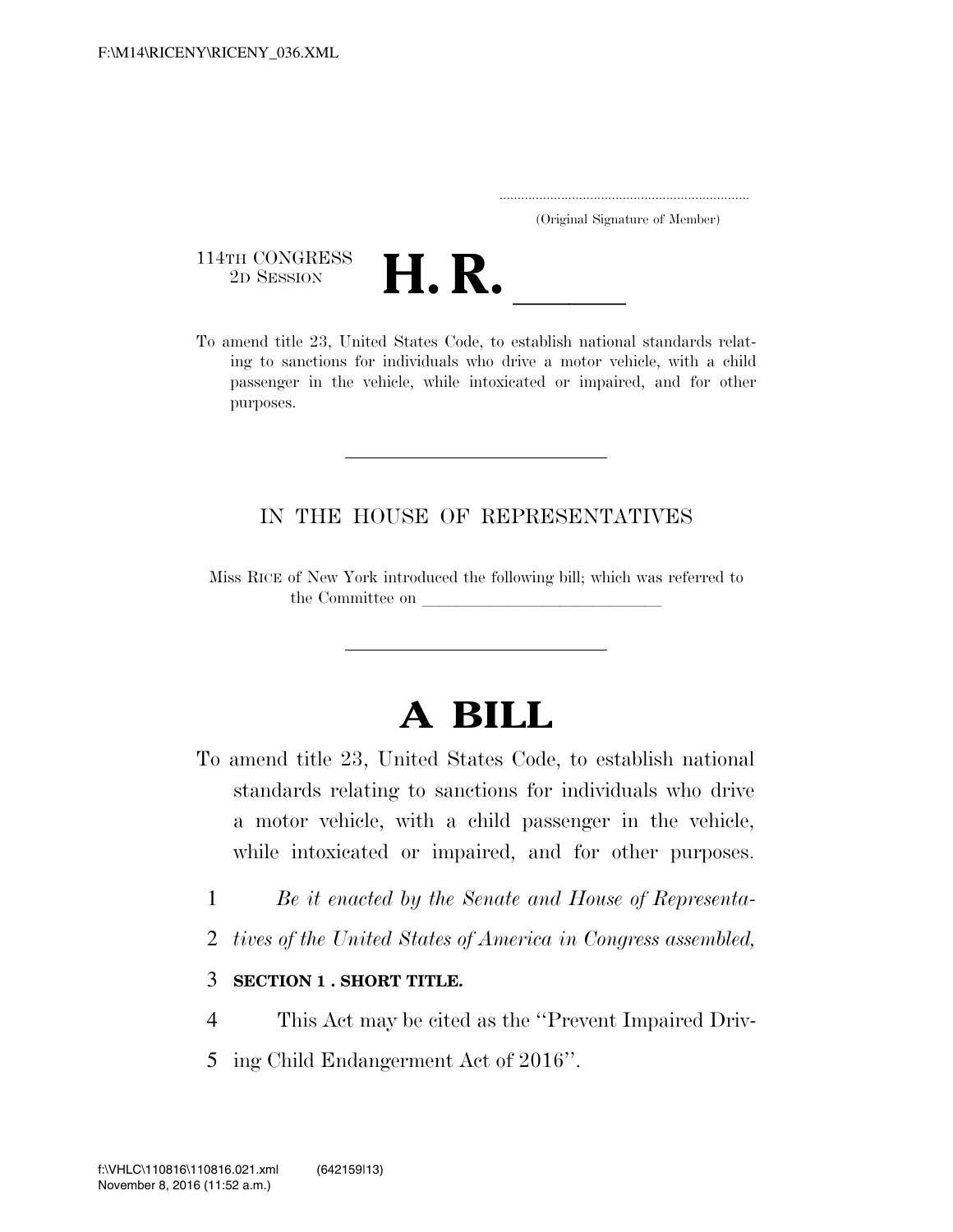|               |  |                  | 1 SEC. 2. SANCTIONS FOR INDIVIDUALS DRIVING WITH |  |
|---------------|--|------------------|--------------------------------------------------|--|
|               |  |                  | <b>CHILD PASSENGERS WHILE INTOXICATED OR</b>     |  |
| $\mathcal{R}$ |  | <b>IMPAIRED.</b> |                                                  |  |

 (a) IN GENERAL.—Chapter 1 of title 23, United States Code, is amended by adding at the end the fol-lowing:

 **''§ 171. Sanctions for individuals driving with child passengers while intoxicated or impaired**  9 "(a) WITHHOLDING OF FUNDS FOR NONCOMPLI-ANCE.—

11 "(1) FISCAL YEAR 2019.—On October 1, 2018, the Secretary shall withhold 1 percent of the amount required to be apportioned to a State under each of paragraphs (1) and (2) of section 104(b) if the State does not meet the requirements of subsection (b) on that date.

 ''(2) FISCAL YEAR 2020.—On October 1, 2019, the Secretary shall withhold 3 percent of the amount required to be apportioned to a State under each of paragraphs (1) and (2) of section 104(b) if the State does not meet the requirements of subsection (b) on that date.

23 "(3) FISCAL YEAR 2021 AND THEREAFTER.—On October 1, 2020, and on October 1 of each fiscal year thereafter, the Secretary shall withhold 5 per-cent of the amount required to be apportioned to a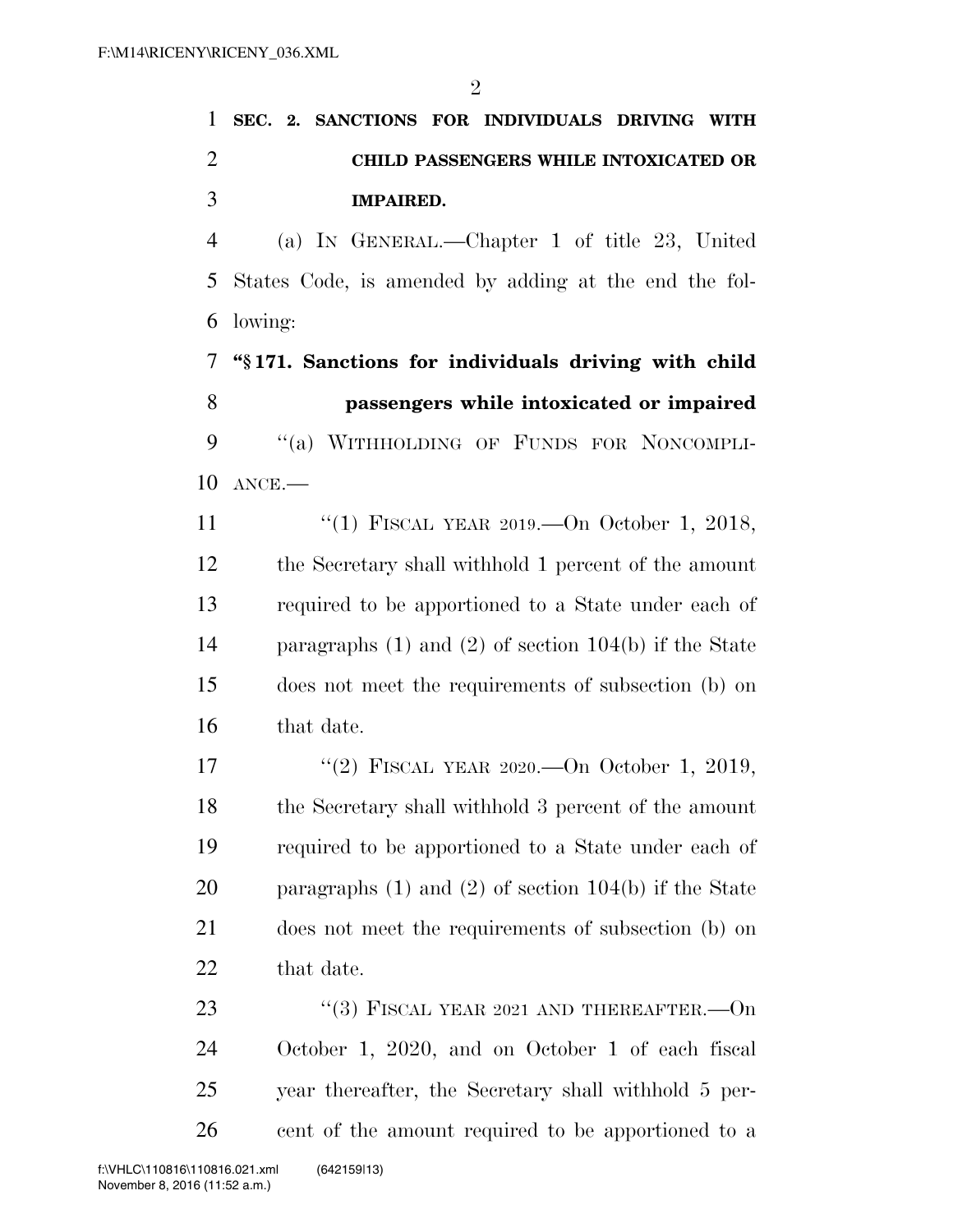State under each of paragraphs (1) and (2) of sec-2 tion 104(b) if the State does not meet the require-ments of subsection (b) on that date.

''(b) SANCTIONS.—

5 "(1) In GENERAL.—A State meets the require- ments of this subsection if the State has enacted and is enforcing the following laws with respect to an individual who is charged with an offense of driv- ing a motor vehicle, with a child passenger in the ve- hicle, while intoxicated or while impaired by alcohol, drugs, or a combination of substances:

 $'$ (A) A law that provides that the indi- vidual may be charged with a felony subject to imprisonment for up to 4 years in connection with the offense.

16 ''(B) A law that requires the individual, if convicted of the offense, to install and maintain for at least 6 months an ignition interlock sys- tem on any motor vehicle owned or operated by 20 the individual.

 $\cdot$  (C) A law that suspends the State driv- er's license of the individual during the period of prosecution of the offense, except that the law may allow the individual—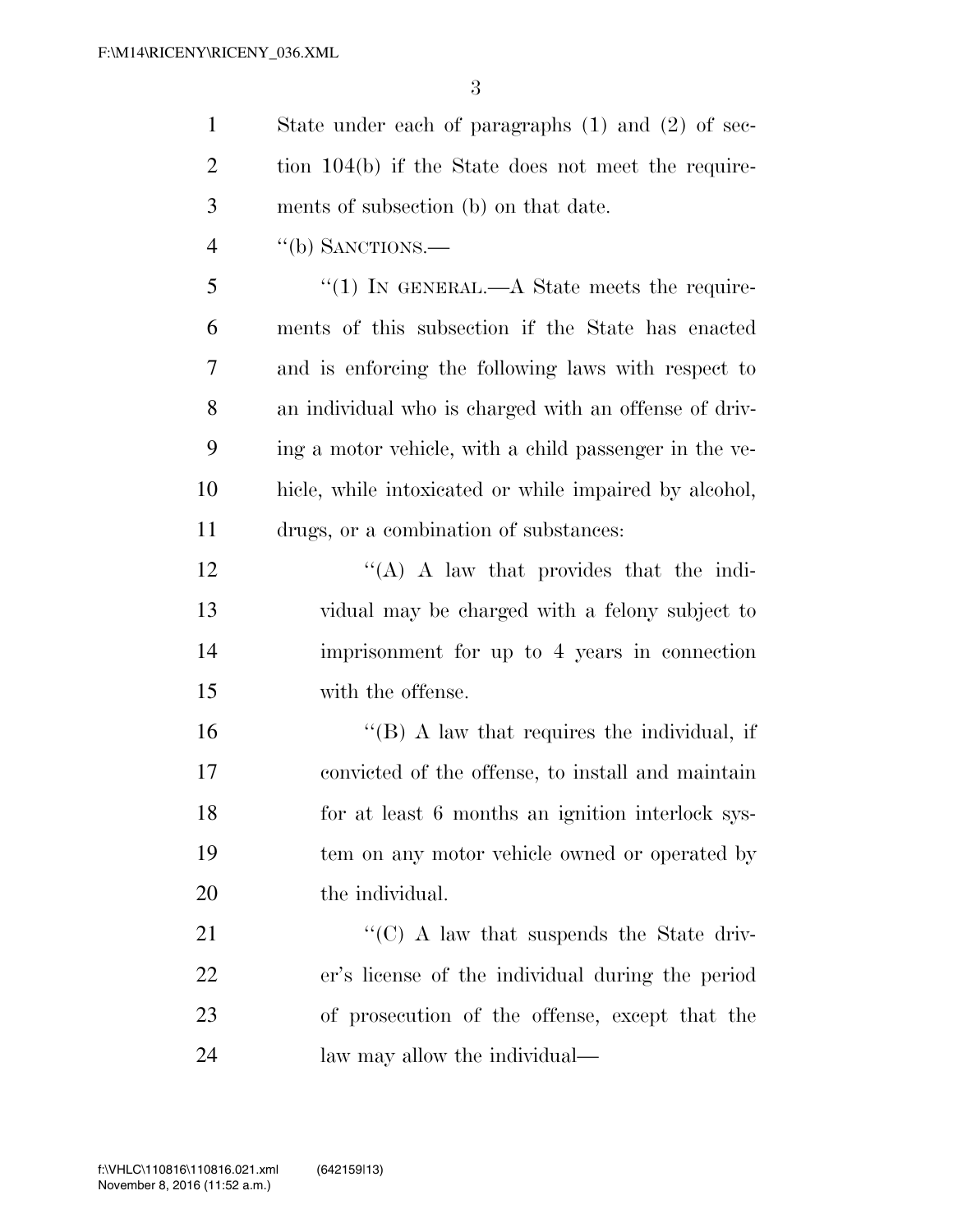| $\mathbf{1}$   | "(i) to operate a motor vehicle during         |
|----------------|------------------------------------------------|
| $\overline{2}$ | that period, if the individual, prior to oper- |
| 3              | ating the vehicle, installs and maintains an   |
| $\overline{4}$ | ignition interlock system on the vehicle;      |
| 5              | and                                            |
| 6              | $``$ (ii) to credit toward the 6-month pe-     |
| 7              | riod referred to in subparagraph (B) any       |
| 8              | days during which the individual installs      |
| 9              | and maintains an ignition interlock system     |
| 10             | on a motor vehicle pursuant to clause (i).     |
| 11             | $\lq\lq$ (D) A law that—                       |
| 12             | "(i) requires the individual, if con-          |
| 13             | victed of the offense, to undergo an alcohol   |
| 14             | abuse, substance abuse, or mental health       |
| 15             | assessment; and                                |
| 16             | "(ii) if the assessment indicates a            |
| 17             | need for treatment, authorizes the appro-      |
| 18             | priate court (or monitoring agency) to re-     |
| 19             | quire the individual to undergo treatment      |
| 20             | as part of the individual's sentence in con-   |
| 21             | nection with the conviction or as a condi-     |
| 22             | tion for reissuance of a State driver's li-    |
| 23             | cense to the individual.                       |
| 24             | " $(E)$ A law that requires, if the individual |
| 25             | is convicted of the offense and is the parent, |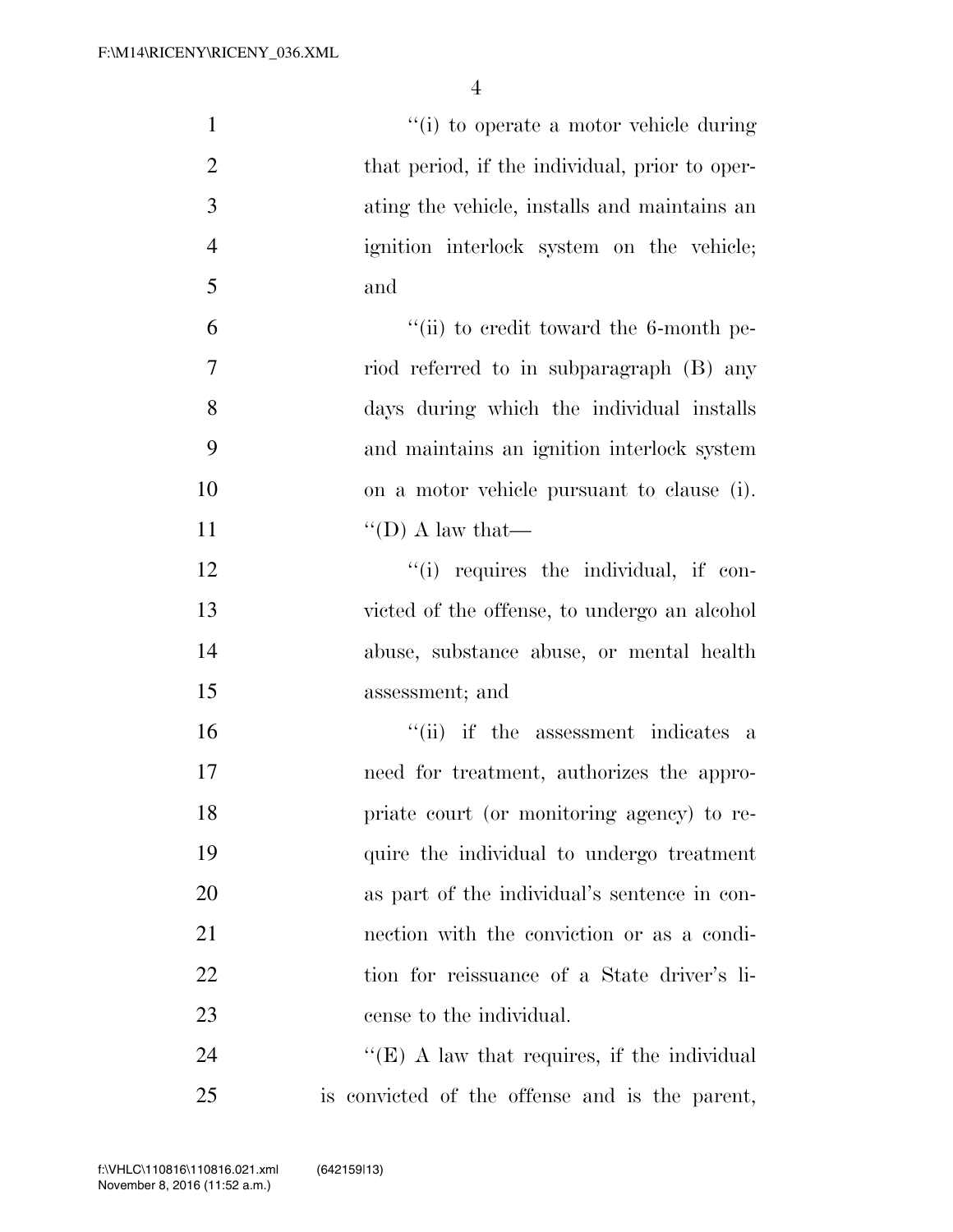| $\mathbf{1}$   | guardian, or custodian of the child passenger or      |
|----------------|-------------------------------------------------------|
| $\overline{2}$ | is otherwise legally responsible for the child        |
| 3              | passenger, the law enforcement agency that            |
| $\overline{4}$ | charges the individual with the offense or the        |
| 5              | appropriate court to file with the appropriate        |
| 6              | State register of child abuse a report on the in-     |
| 7              | dividual concerning the offense.                      |
| 8              | "(2) EXCEPTIONS.—The Secretary may treat a            |
| 9              | State that has enacted and is enforcing the laws de-  |
| 10             | scribed in paragraph (1) as meeting the require-      |
| 11             | ments of this subsection without regard to whether    |
| 12             | any of those laws waives the application of a sanc-   |
| 13             | tion with respect to an individual who—               |
| 14             | $\lq\lq$ is a sibling of the child passenger; or      |
| 15             | "(B) is under 21 years of age and is not              |
| 16             | a guardian of the child passenger.                    |
| 17             | PERIOD OF AVAILABILITY OF WITHHELD<br>``(e)           |
| 18             | FUNDS; EFFECT OF COMPLIANCE AND NONCOMPLI-            |
| 19             | $ANCE$ .                                              |
| 20             | "(1) PERIOD OF AVAILABILITY OF WITHHELD               |
| 21             | FUNDS.—Any funds withheld under subsection (a)        |
| 22             | from apportionment to a State shall remain available  |
| 23             | for apportionment to the State until the end of the   |
| 24             | third fiscal year following the fiscal year for which |

the funds are authorized to be appropriated.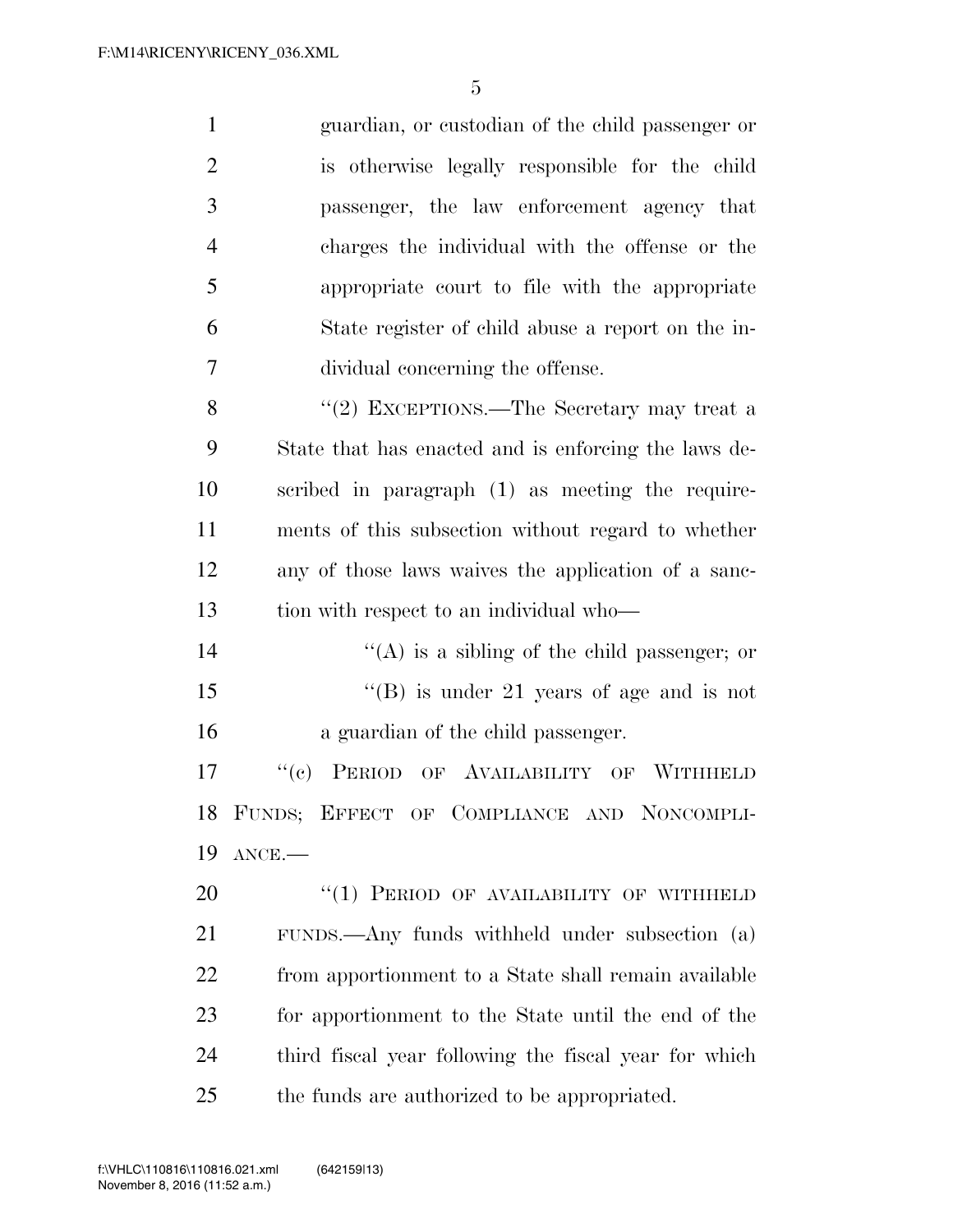| $\mathbf{1}$   | "(2) APPORTIONMENT OF WITHHELD FUNDS                 |
|----------------|------------------------------------------------------|
| $\overline{2}$ | AFTER COMPLIANCE.—If, before the last day of the     |
| 3              | period for which funds withheld under subsection (a) |
| $\overline{4}$ | from apportionment are to remain available for ap-   |
| 5              | portionment to a State under paragraph (1), the      |
| 6              | State meets the requirements of subsection (b), the  |
| 7              | Secretary shall, on the first day on which the State |
| 8              | meets the requirements of subsection (b), apportion  |
| 9              | to the State the funds withheld under subsection (a) |
| 10             | that remain available for apportionment to the       |
| 11             | State.                                               |
| 12             | $(3)$ PERIOD OF AVAILABILITY<br>OF<br>SUBSE-         |
| 13             | QUENTLY APPORTIONED FUNDS. Any funds appor-          |
| 14             | tioned pursuant to paragraph $(2)$ —                 |
| 15             | $\lq\lq$ shall remain available for expenditure      |
| 16             | until the end of the third fiscal year following     |
| 17             | the fiscal year in which the funds are so appor-     |
| 18             | tioned; and                                          |
| 19             | $\lq\lq$ if not apportioned at the end of that       |
| 20             | period, shall lapse.                                 |
| 21             | "(4) EFFECT OF NONCOMPLIANCE.—If, at the             |
| 22             | end of the period for which funds withheld under     |
| 23             | subsection (a) from apportionment are available for  |
| 24             | apportionment to a State under paragraph (1), the    |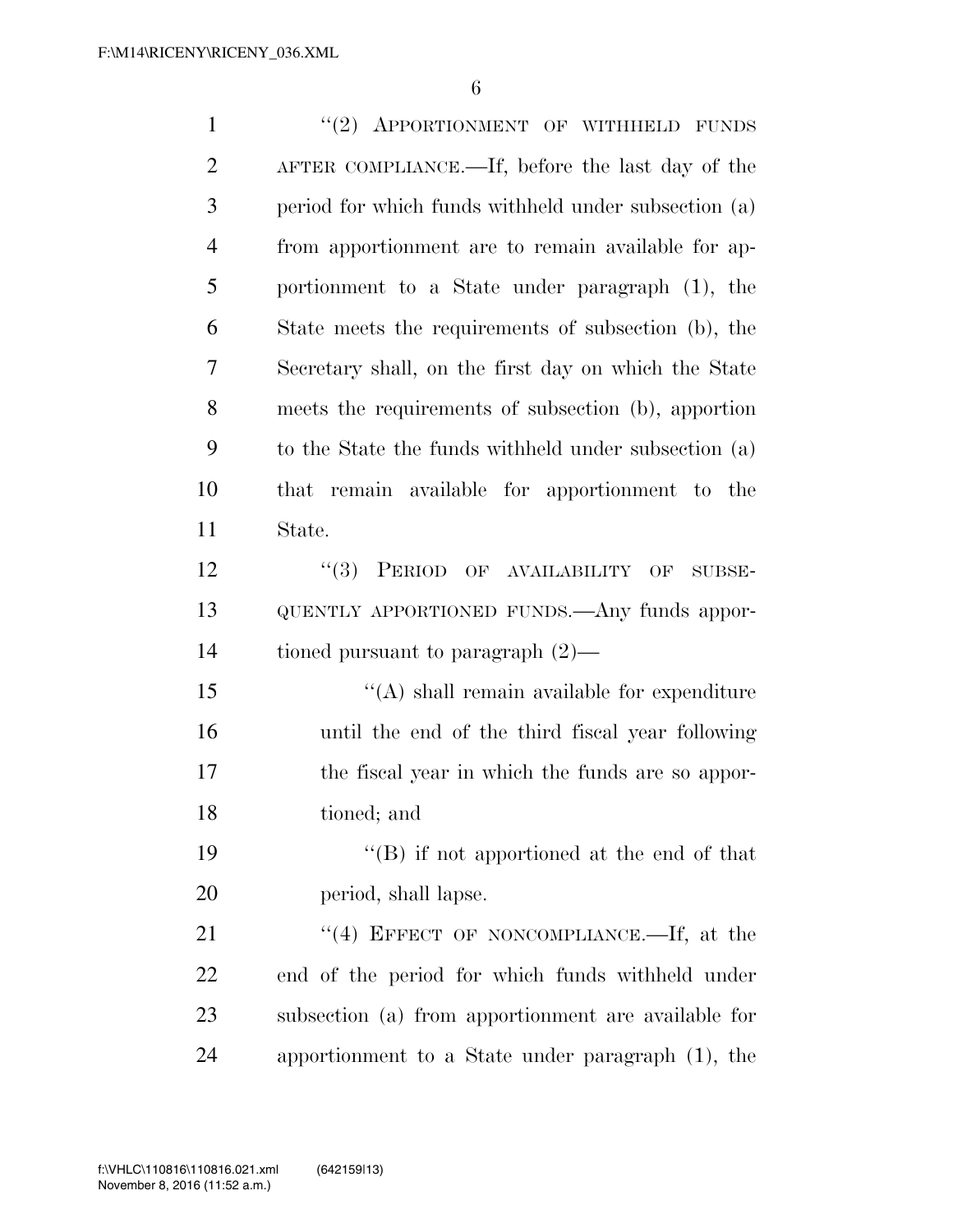| $\mathbf{1}$   | State does not meet the requirements of subsection    |
|----------------|-------------------------------------------------------|
| $\overline{2}$ | (b), the funds shall lapse.                           |
| 3              | "(d) DEFINITIONS.—In this section, the following      |
| 4              | definitions apply:                                    |
| 5              | "(1) ALCOHOL CONCENTRATION.—The term                  |
| 6              | 'alcohol concentration' means grams of alcohol per    |
| 7              | 100 milliliters of blood or grams of alcohol per 210  |
| 8              | liters of breath.                                     |
| 9              | "(2) CHILD.—The term 'child' means an indi-           |
| 10             | vidual younger than 16 years of age.                  |
| 11             | "(3) DRIVING WHILE INTOXICATED.—The term              |
| 12             | 'driving while intoxicated' means driving or being in |
| 13             | actual physical control of a motor vehicle in a State |
| 14             | while having a blood alcohol concentration or breath  |
| 15             | alcohol concentration of .08 or greater.              |
| 16             | "(4) IGNITION INTERLOCK SYSTEM.—The term              |
| 17             | 'ignition interlock system' means a system that—      |
| 18             | $\lq($ A) is designed to prevent an individual        |
| 19             | from starting a motor vehicle when the individ-       |
| 20             | ual's breath alcohol concentration is at or above     |
| 21             | a preset level;                                       |
| 22             | $\lq\lq (B)$ has a camera technology to verify the    |
| 23             | user of the system; and                               |
| 24             | $\lq\lq$ (C) is certified by the State concerned.     |